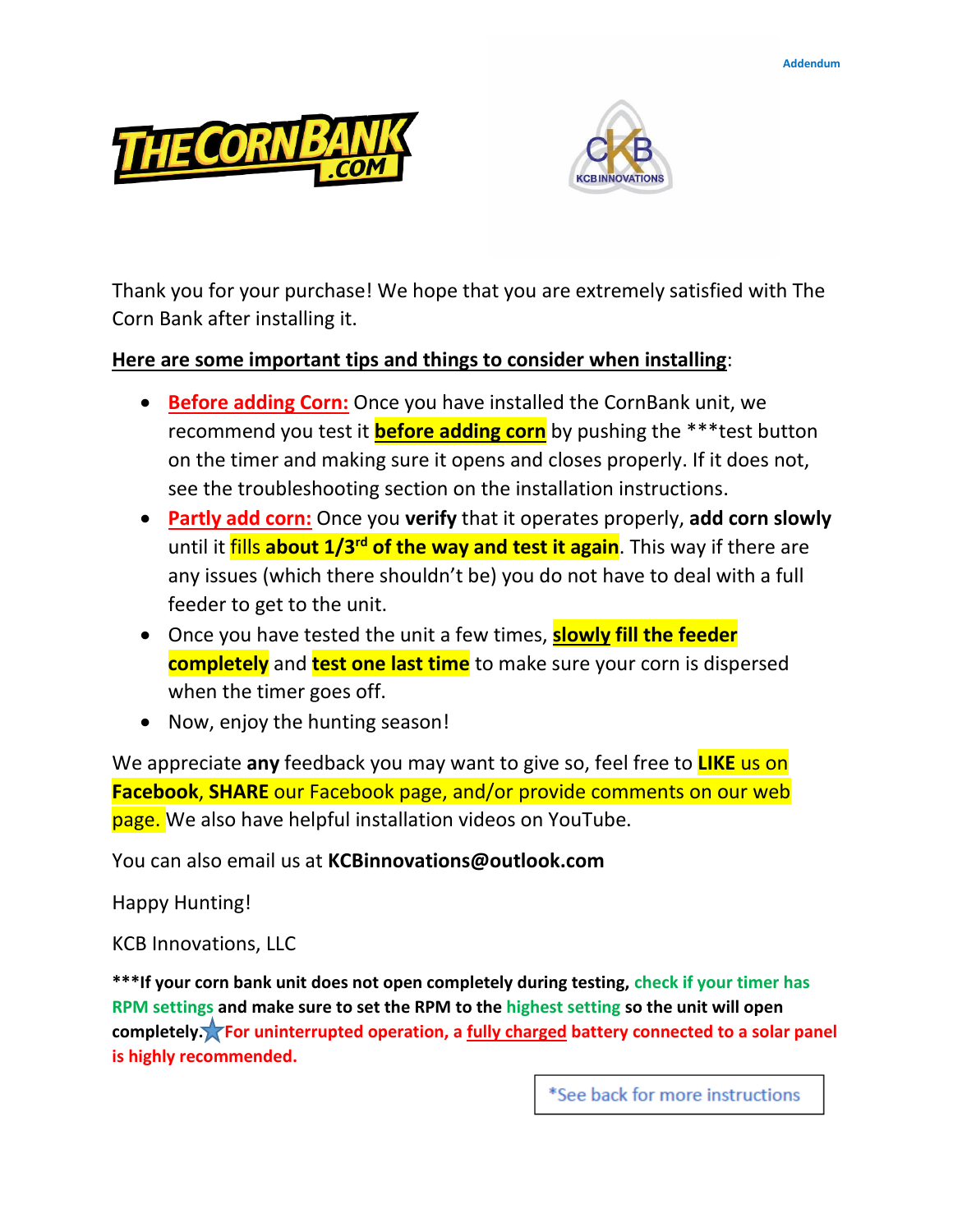### **†IMPORTANT INSTRUCTIONS**

# **Connecting the Wiring for The Corn Bank unit is now a snap!**

We provide you with T-Tap Connectors so you no longer need to cut and splice wires.

For 12V and 6V:

- Simply use the **T-Tap connector** (**B**) to splice into the **Timer/Motor wires**  *coming out from your timer* **as** *shown* **in** *Diagram A* (wires may be blue and white or red and black) <sup>+</sup>Make sure these are the wires that will connect **directly to your motor**.
- Connect the **male connectors** (**A**) that are *already on the ends* of the CornBank *power cord* by inserting **them into the slit of the T-Tap Connector (B)**.
- Connect the timer wires as you normally would **to the motor wires** *, then connect the other timer wires* to the 12V or 6V battery.
- **IMPORTANT: DO NOT CONNECT YOUR T-TAP CONNECTORS TO THE WIRES THAT LEAD DIRECTLY INTO YOUR BATTERY! THIS WILL CAUSE CORN BANK TO MALFUNCTION/OVERHEAT AND VOID THE WARRANTY.**
- *Before filling feeder with corn* we suggest you test your unit by pushing the test button on your timer **to test for proper operation of unit and then proceed to slowly fill feeder with corn.**



**Diagram A** 



**Diagram B** 

Note: T-tap connectors included may be red and male connectors may be pink **†Failure to install as directed can lead to voided warranty.**

>See larger visual diagram for illustration.

\*See back for more instructions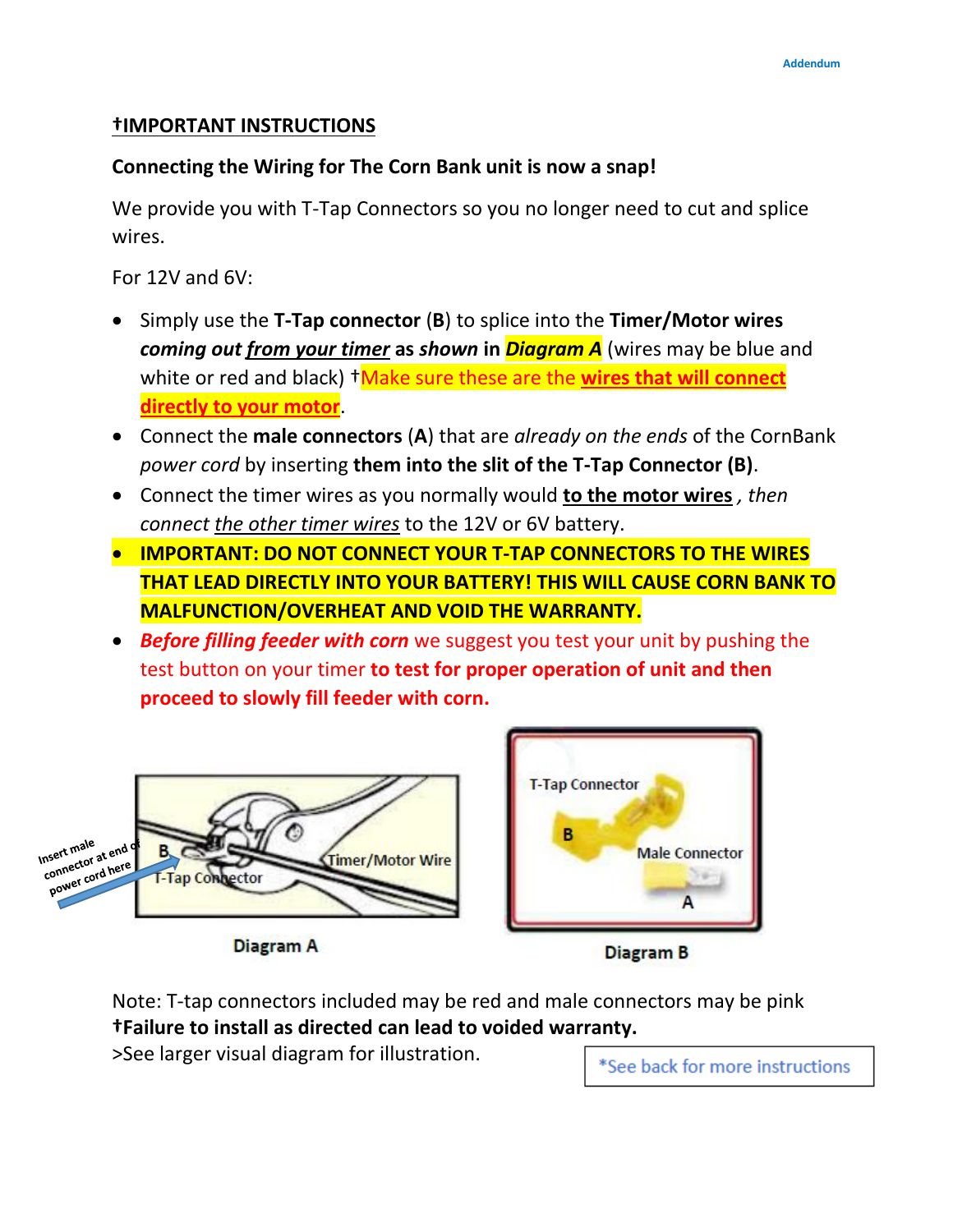# **Visual Diagram**